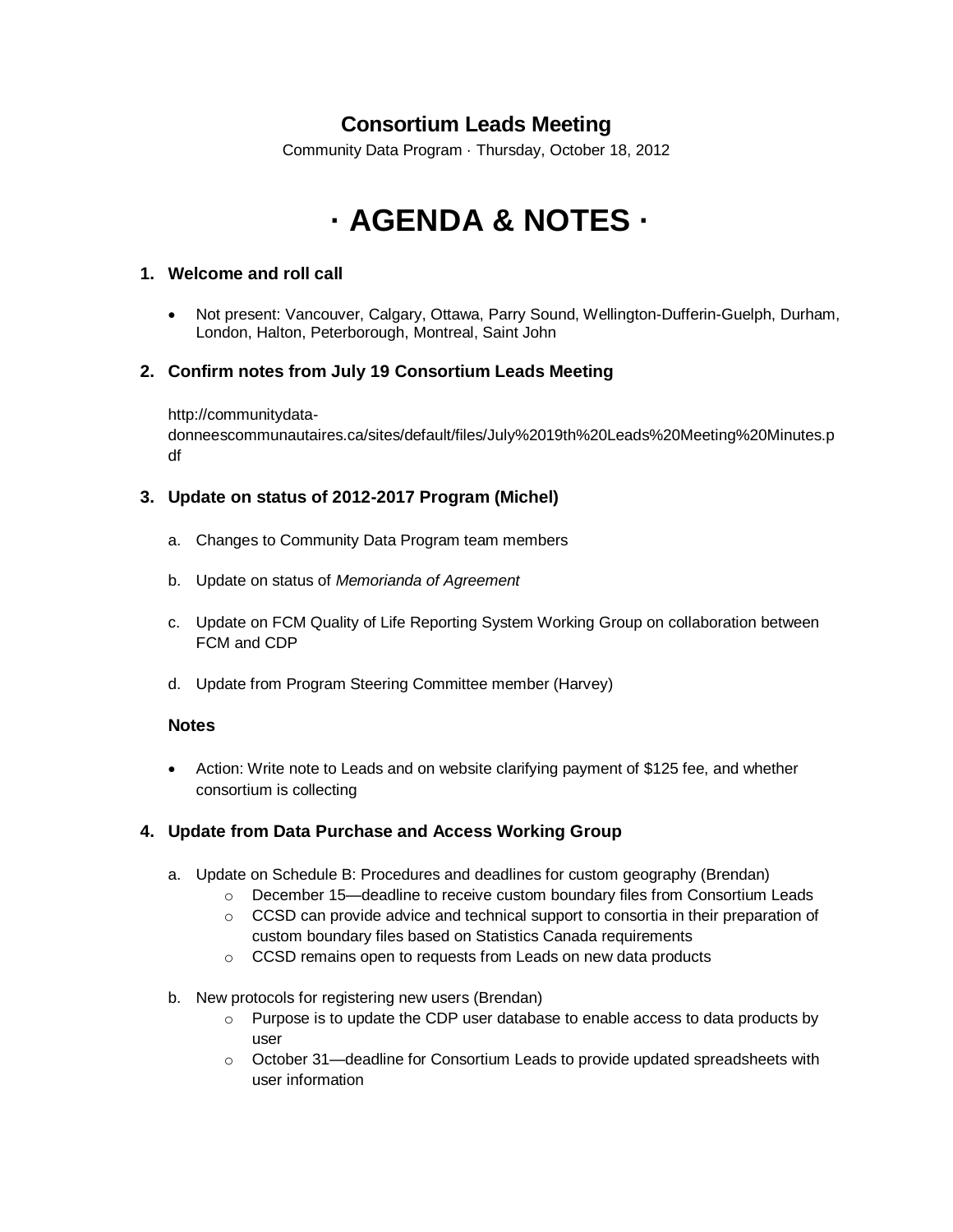#### **Notes**

- Action: Add note to website regarding timing for refresh of users; contact Leads for questions
- Action: Consortia Leads to contact Brendan if they do not have the excel file with the list of users sent out in September

#### **Report on Follow-up on actions arising from last Consortium Leads Meeting (Michel)**

- Request update from Statistics Canada regarding data availability and price for taxfiler data
- Update Schedule B to be a stand-alone document with supplementary narrative text to explain the data purchase schedule and columns indicating whether purchase is confirmed and when the data set is refreshed
- Revised Schedule B to be added to the website resources section
- Contact Caledon Institute (has assumed National Council of Welfare responsibilities) to obtain regular report on updates to poverty cut-offs (LICO, LIM, MBM) that can be shared with members
- Distribute Excel spreadsheets that will help Leads to update their member and user access for 2012-2017

#### **Notes**

- Action: Ask Statistics Canada about standard CT geography for SAAD (taxfiler) data
- Action: Send note that Schedule B is available online and has been modified as was planned at the last Leads meeting; also that we're open to suggestions for new data acquisition

# **5. Update from Mapping and Reporting Working Group**

a. Update on first report to be published in 2012/2013 program year (Brendan and Harvey) o Plans to deliver a regular report using Community Data, starting with Transunion data

# **6. Training & Capacity Building Update (Brendan)**

- a. Training Opportunities: General CDP Orientation, Envision, Beyond 20/20
- b. Trimester newsletter—next newsletter planned for release on January 25, 2013
- c. Potential date for 2012/2013 face-to-face Leads Meeting
	- o April/May meeting is preferable in terms of weather, with date/location under discussion by Steering Committee

#### **Notes**

- Statistics Canada will not be providing formal training
- Action: Finalize a training schedule for B2020 and Envision by no later than December 14, using a webinar format
- Face-to-face meeting is tentatively set for April 19 in Peel

# **Report on Follow-up on Actions arising from last Leads teleconference (Michel)**